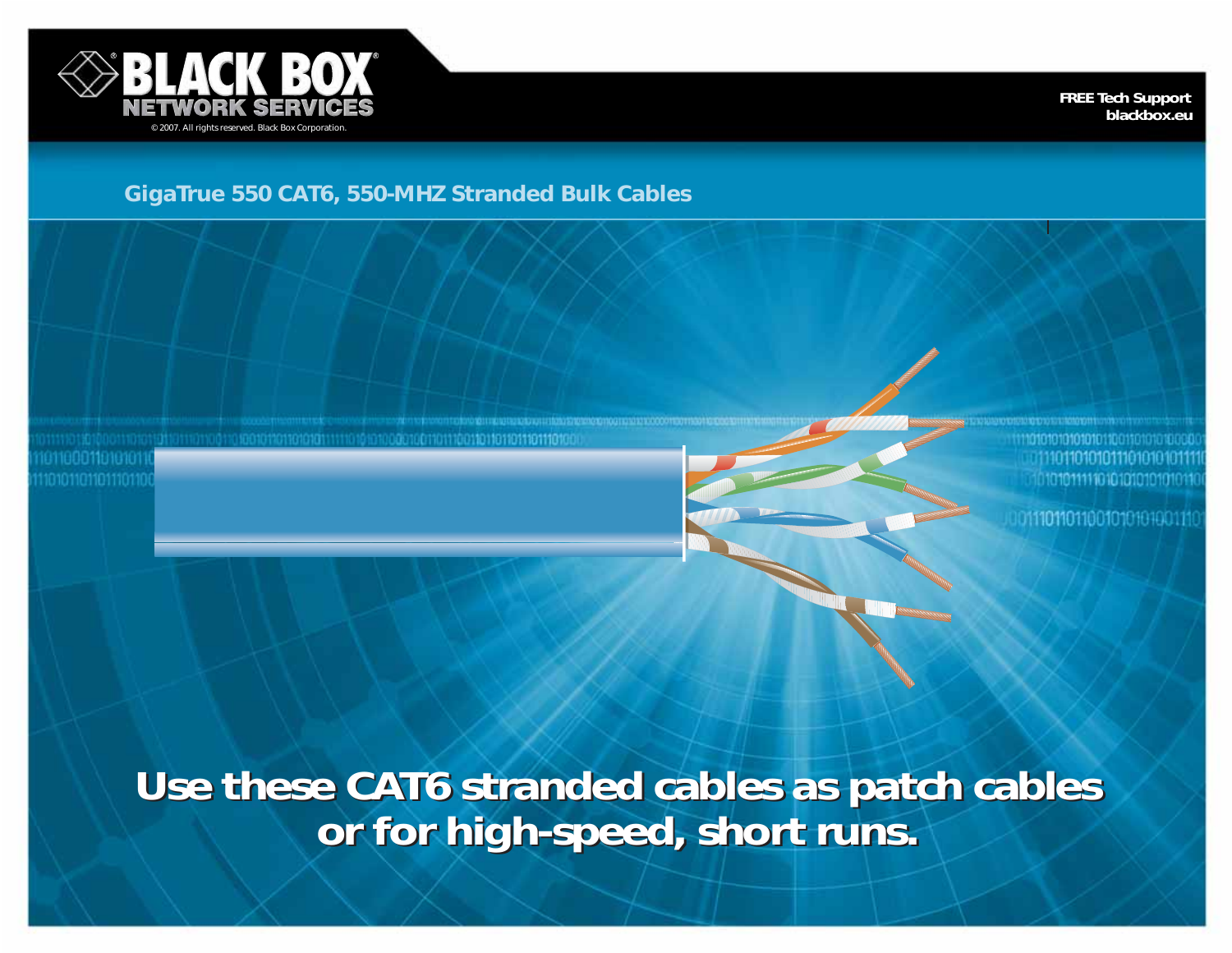### **FEATURES**

- **• Exceed CAT6 cable specifications.**
- **• Complies with ISO/IEC 11801 Class E requirements.**
- **• Stranded construction protects the cables from breaking.**
- **• Available in 3 lengths and 11 colors.**
- **• Conveniently packaged in a pull box that enables you to easily pull out the cable.**
- **• Use for full broadband and baseband video.**



#### **OVERVIEW**

For high-speed applications such as 1000BASE-T, 100BASE-TX, 100BASE-VG, 155-Mbps ATM, and 100-Mbps FDDI/CDDI, you need strong, break-resistant cable connections.

Because a group of thin wires twisted together is more flexible than a larger-diameter solid wire, stranded cable is less susceptible to breaking than solid cable is. This makes stranded cable ideal for use in short cable runs, or as a patch cable that you are regularly plugging in or unplugging.

BLACK BOX® GigaTrue 550 CAT6, 550-MHz Stranded Bulk Cables give you superior quality links. They're constructed of 24 AWG, 7–32 stranded copper with a flame-retardant PVC jacket.

These top-of-the-line TIA/EIA-568-B.2-1 compliant and ISO/IEC 11801 Class E compliant CAT6 cables use all four wire pairs to transfer the data signal from one device to another in your network. They operate in full-duplex mode to accommodate full broadband and baseband video. GigaTrue 550 CAT6 Cables work well with your high-speed applications. They also give you better transmission by meeting balance requirements (LCL/LCTL).

GigaTrue 550 CAT6 Cables exceed a variety of TIA/EIA Category 6 channel performance standards at selected frequencies including NEXT, PS-NEXT, Attenuation, EL-FEXT, PS-ELFEXT, and Return Loss. The cables also meet the latest ISO/IEC 11801 Class E standards.

GigaTrue 550 CAT6 Cables are available in 250-, 500-, and 1000-foot (76.2-, 152.4-, and 304.8-m) lengths. Packaged in a pull box for convenient dispensing and measuring, the cables can be cut to custom lengths to suit your application.

**Choose from as many as 11 colors!**

| <b>Blue</b><br>ດ<br>$\bar{\vec{\omega}}$ | Green<br>Red | Beige<br><u>ello</u> | Pink | <b>Black</b> | $\overline{\phantom{a}}$<br>$\overline{\sigma}$ | <b>Prange</b> | lite |
|------------------------------------------|--------------|----------------------|------|--------------|-------------------------------------------------|---------------|------|
|------------------------------------------|--------------|----------------------|------|--------------|-------------------------------------------------|---------------|------|

### **TECH SPECS**

**Attenuation (Maximum) —** 23.6 dB/100 m (328 ft.) @ 100 MHz; 34.6 dB/100 m (328 ft.) @ 200 MHz; 39.1 dB/100 m (328 ft.) @ 250 MHz **Conductor Gauge —** 24 AWG, 7–32 stranded copper **Delay Skew (Maximum) —** 25 ns/100 m (328 ft.) **EL-FEXT (Minimum) —** Cable: > 27.8 dB @ 100 MHz; Connector: > 43.1 dB @ 100 MHz; Channel: > 23.3 dB @ 100 MHz **Frequency —** Up to 550 MHz **Impedance —** 100 ±15 ohms @ 100 MHz; 100 ±22 ohms @ 100–550 MHz **Mutual Capacitance —** 56 pF/m (nominal) **NEXT (Minimum) —** 45 dB/100 m (328 ft.) @ 100 MHz; 41 dB/100 m (328 ft.) @ 200 MHz; 39 dB/100 m (328 ft.) @ 250 MHz **PS-ACR (Typical) —** 32 dB @ 100 MHz **PS-ELFEXT —** > 24.8 dB @ 100 MHz **PS-NEXT (Minimum) —** 43 dB/100 m (328 ft.) @ 100 MHz;

39 dB/100 m (328 ft.) @ 200 MHz; 37 dB/100 m (328 ft.) @ 250 MHz **Resistance (Maximum) —** 9.09 ohms/100 m (328 ft.)

**Return Loss (Minimum) —** 22.5 dB/100 m (328 ft.) @ 100 MHz;

21 dB/100 m (328 ft.) @ 200 MHz; 20.5 dB/100 m (328 ft.) @ 250 MHz **Standards —** TIA/EIA-568-B.2-1 Category 6, ISO/IEC 11801 Class E